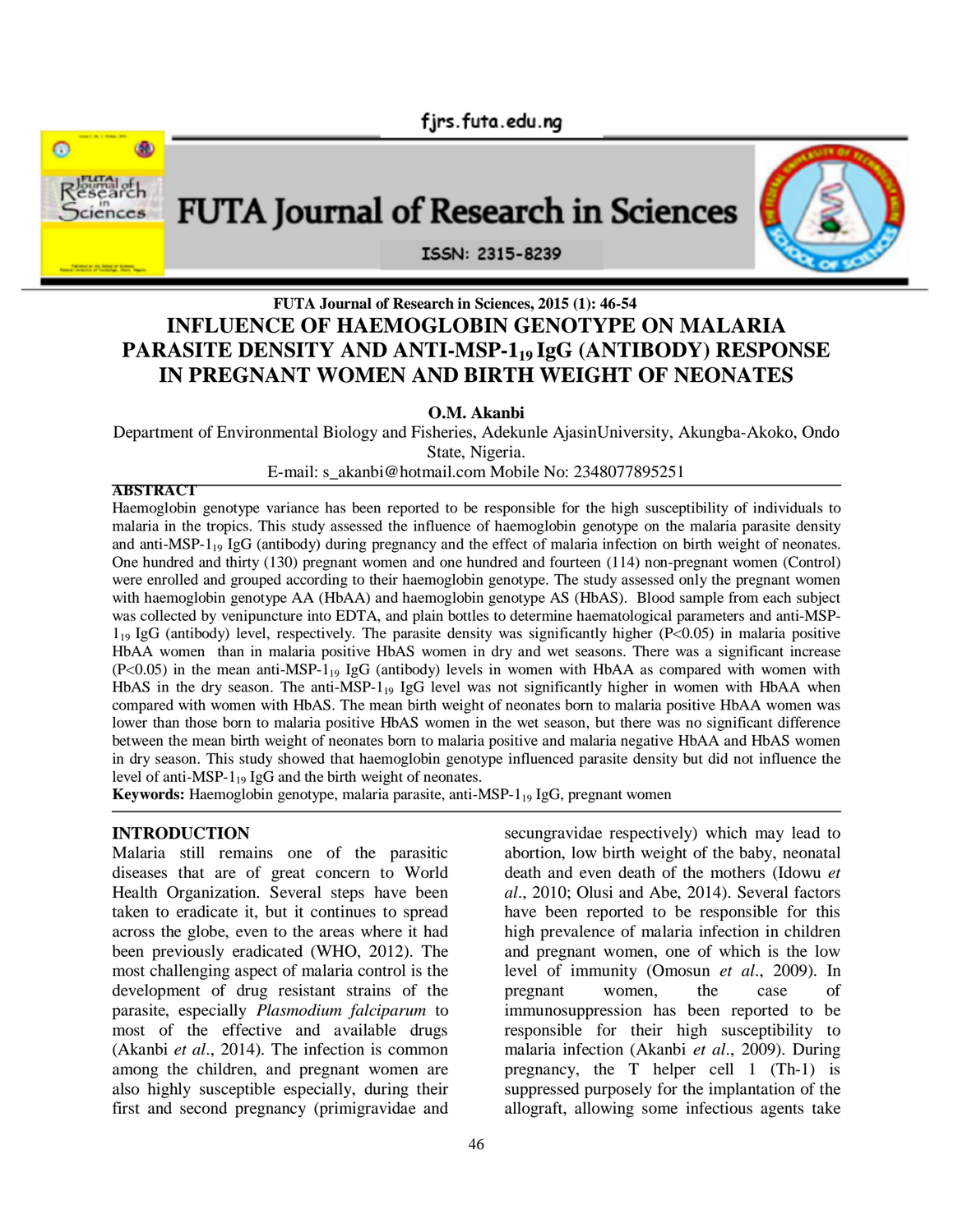advantage to establish themselves and cause serious infection in pregnant women (Samak, 2004). Apart from the level of the immunity, red blood cell disorders including variant haemoglobin genotype, blood grouping and thalassaemia have been considered to have impact in the prevalence of malaria infection in endemic areas (Uneke *et al*., 2007). The protective role which certain haemoglobin genotypes plays against malaria infection has been attributed to the high incidence of haemoglobin genotype variance in the tropical region where malaria incidence is very high (Verra *et al*., 2007; Edith *et al.,* 2012)**.** The level of susceptibility to malaria infection has been reported to be higher in individuals with HbAA when compared with those with HbAS and HbAC, thus, the high frequency of HbAC and HbAS in malaria endemic areas has been attributed to a decrease in malaria morbidity and mortality in malaria endemic areas (Uneke *et al*., 2007).

The protective role displayed by HbAC and HbAS in malaria infection is as a result of reduced cytoadhesion of infected red blood cell to microvasculature and impaired rosetting formation as a result of the presence of abnormal PfEMP1 antigen on HbAC and HbCC (Verra *et al*., 2007). Similarly, the presence of HbAS genotype enhances the recognition of two malaria parasite isolates by the immune system in Gabon (Cabrera, *et al.,* 2005) and this indicates that HbAS genotype is associated with the accelerated acquisition of immunity against malaria infection in an individual (Williams *et al*., 2005).

Malaria infection and anaemia have been reported to be the two major factors responsible for low birth weight of infants born in tropical region (Akanbi *et al*., 2009; Smaila *et al*., 2013). Most of the studies have shown the effect of haemoglobin genotype on the prevalence of malaria infection, but there is a dearth of information on the effect of haemoglobin genotype on the anti-MSP- $1_{19}$  IgG (antibody) response against malaria infection in pregnant women, and the effect of haemoglobin genotypes on the birth weight of infants in South Western part of Nigeria. This work therefore, studied the role of haemoglobin genotype on parasite density and anti-MSP1-<sup>19</sup> IgG

(antibody) response in pregnant women and its effect on the birth weight of neonate in South West Nigeria in dry and wet season.

### **MATERIALS AND METHODS Study area**

This study was carried out at Ade-Oyo Maternity Hospital, Ibadan, Oyo State, in the South West of Nigeria in November to January and May to August. *Plasmodium falciparum* is the common malaria parasite in this region and the transmission is perennial and usually more prevalent in the rainy season when compared with the dry season.

## **Study population**

Two hundred and forty four (244) women were recruited for this study, one hundred and thirty were pregnant and one hundred and fourteen were non-pregnant (control). The women were grouped according to their haemoglobin genotype. The study assessed only those with HbAA and HbAS while those with HbSS were excluded from the study because they were very few in number. Those who were transfused few weeks before the commencement of the blood collection were also excluded from the study. Those who showed clinical symptom of sickness were referred to medical doctors for treatment. Detailed information including age, parity, number of stillbirth, occupation, gravidity, and episode of malaria infection were obtained from each patient using open/close questionnaire. Information about the neonates were collected from the trained nurse who attended to the patients at delivery and also took the birth weight using the hospital's weighing scale. Informed consents were obtained from the patients and the study was approved by the local Institution Ethical Review Committee.

## **Blood collection**

Blood sample was collected by venipuncture into EDTA and plain bottles from each patient. The blood in EDTA bottle was used to determine the haematological parameters, while serum obtained from the blood in the plain bottle was used to determine the anti-MSP-1 $_{19}$  IgG (antibody) level against malaria parasite.

## **Determination of parasitaemia**

Parasitaemia was determined from the whole blood from each patient by microscopy. Thick film was prepared on the slide for each patient,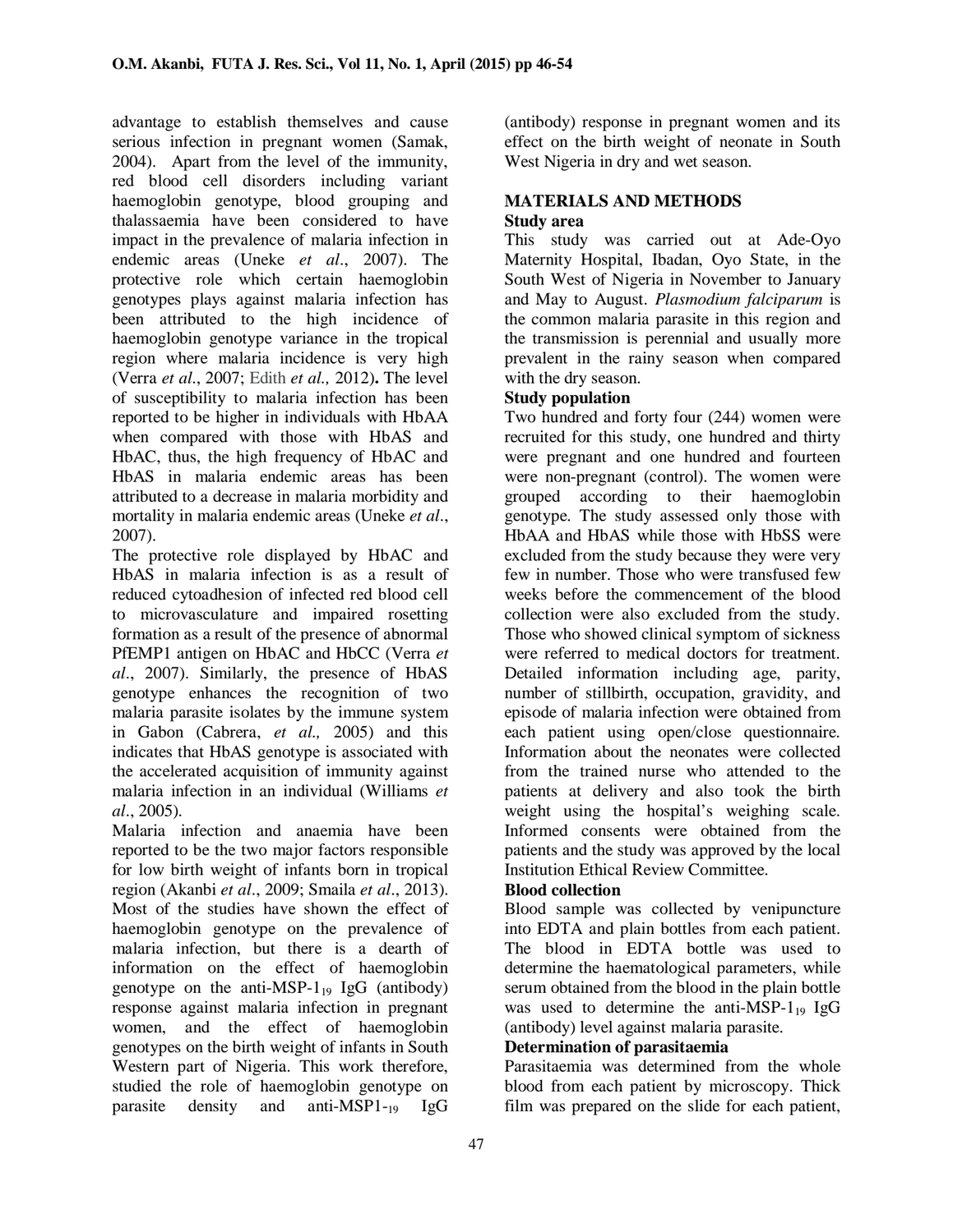and it was flooded with Giemsa stain and was allowed to stay for 20 minutes before it was washed and examined under the light microscope. The parasite density was calculated as described by Akanbi *et al*. (2006).

#### **Determination of haematological parameters**

The level of anaemia was determined by quantified haemoglobin concentration level using cyanmethaemoglobin method as described by Dacie (1994) and it was graded according to WHO standard. 0.02ml of whole blood sample was added to 5ml of Drabkin;s solution containing 200mg of  $K_3Fe(CN)_6$ , 500mg of KCN and 1g of  $NAHCo<sub>3</sub>$  in 1 liter of distilled water, and this was incubated for 15 minutes at room temperature. The haemoglobin was converted to cyanmethaemoglobin (HbCN). The absorbance of the solution was then read against a blank in a spectrophotometer at the wavelength of 540nm. The concentrations of the standard were plotted against optical density on semi-log graph paper. The concentrations of the test and control samples were read from the standard curve.

### **Determination of haemoglobin genotype**

Haemoglobin genotypes were determined using electrophoretic tank with cellulose acetate membrane as described by Schnieder *et al*. (1974). The haemolysate from the whole blood was prepared from each sample and was carefully placed on the cellulose acetate membrane at  $p<sup>H</sup>$  8.6. The cellulose membrane was then placed in the Shandon electrophoretic tank which contained 250ml of Tris-EDTA-Borate (TEB) buffer. The electrophoresis was allowed to run with the direct current power pack at 200 volts for 30 minutes at room temperature. The strip was removed and allowed to dry and the haemoglobin genotype was determined using the band of the standard as references

#### **Determination of anti-MSP119 antibody (IgG) against malaria parasite**

The anti-MSP- $1_{19}$  IgG (antibody) level against malaria parasite was determined from serum using ELISA as described by Aucan *et al*. (2000). Disposable polystyrene microtiter plates with 96 wells were coated with 100µl of recombinant *P. falciparum* merozoite surface protein 1,  $(PfMSP1_{19})$  antigen. The plates were incubated overnight at  $4^{\circ}$ C in the incubator. The plates were aspirated and washed three times

with 0.05% PBS-Tween-20. 200µl of blocking buffer was added to each well to block all unspecific binding. The well were aspirated and washed three times with 0.05% PBS-Twenn-20 and then banged dried. 4µl of test sera diluted in 1:50 (200 µl) of blocking buffer was added to column 'A' of well of the plate, while  $100 \mu l$  of blocking buffer was added to column 'B-H' wells of the plate. Then serial dilution of 1:50, 1:100, 1:200, 1:400, up to 1:6400 were made from column 'A' well of the plate. Then the plate was incubated for one hour at  $37^{\circ}$ C in the incubator. The plate was later decanted and washed three times with PBS-Tween-20 and banged dried. 100 µl of conjugate prepared in 1:3000 µl of blocking buffer was added to all the wells and incubated for one hour at  $37^{\circ}$ C, and this was decanted and washed three times with PBS-Tween-20 and banged dried, after which 100 µl of 2,2'azino-di(3-ethyl-benzthiazoline sulfonate (ABTS) substrate with peroxide was added to each well and the colour was allowed to develop at  $37^{\circ}$ C in the incubator for 30 minutes. The absorbance of the mixture was read at 650nm at room temperature with microtiter reader (Molecular Devices Menlo Park, CA, USA).

## **Statistical analysis**

The anti-MSP $1_{19}$  IgG (antibody) was log transformed and their means were determined. Students't-test was used to compare the means and the level of significance was determined at P<0.05. Inter-group comparisons were done using Duncan's Multiple Range Test (DMRT) with 95% confidence intervals. The software package used was SPSS 15.0.

## **RESULTS**

The mean parasite density was significantly higher (P<0.05) in both pregnant and nonpregnant women with HbAA than in women with HbAS in both wet and dry seasons (Table 1), while the mean anti-MSP- $1_{19}$  IgG (antibody) response against malaria infection and Hb level was not significantly higher  $(P>0.05)$  in women with HbAA than in women with HbAS in both dry and wet season (Table 1).

Anti-MSP- $1_{19}$  IgG (antibody) level was not significantly lower (P>0.05) in both HbAA and HbAS pregnant women than in HbAA and HbAS non-pregnant women in wet and dry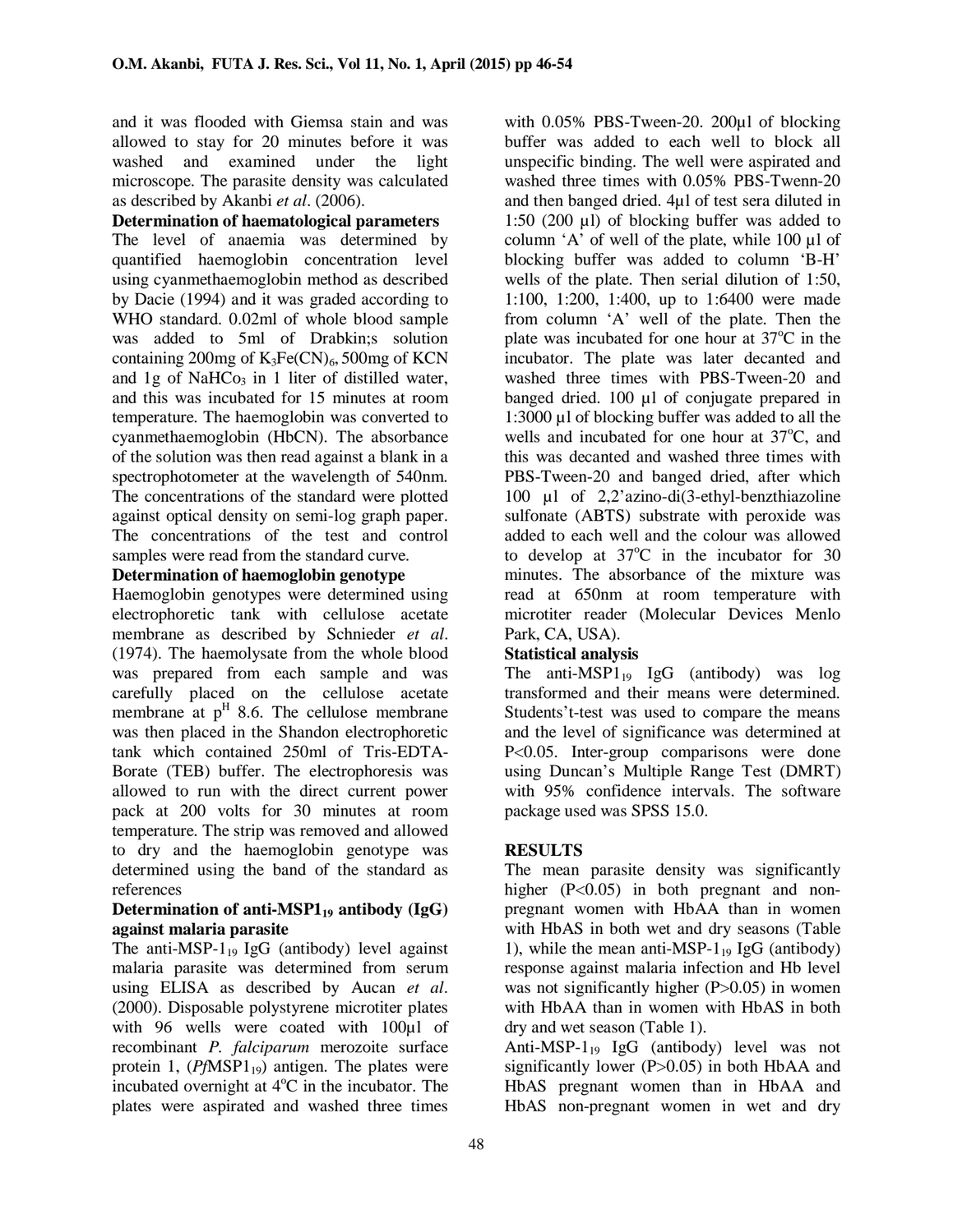seasons (Table 2), likewise there was no significant difference (P<0.05) between the mean anti-MSP- $1_{19}$  IgG (antibody) of HbAA pregnant women and HbAS pregnant women in both wet and dry seasons. The Hb level was not significantly higher in HbAA non-pregnant women than in HbAA pregnant women in both dry and wet seasons. Among HbAS women, the Hb level was significantly higher  $(P<0.05)$ among non-pregnant women than pregnant women in dry season. There was no significant difference between the Hb levels in HbAA and HbAS pregnant women in both dry and wet seasons (Table 2).

The mean birth weights of the neonates born to both malaria positive and malaria negative HbAA mothers were not significantly different from the birth weight of neonates born to malaria negative and malaria positive HbAS

mothers in the dry season, while the birth weight was significantly higher in neonates born to malaria positive and malaria negative HbAS mothers than malaria positive and malaria negative HbAA mothers in wet season (Table 3). The mean birth weights of the neonates born to malaria positive HbAA and HbAS pregnant women in dry and wet seasons was significantly lower (P<0.05) compared with those born to the malaria negative mothers. Hb level was significantly lower P<0.05) in HbAA malaria positive when compared with HbAA malaria negative pregnant women, but there was no significant difference between the Hb level in both malaria positive and malaria negative HbAS pregnant women (Table 3).

#### **Table 1. Effect of haemoglobin genotype on mean Anti-MSP119 antibody ((IgG) response, Hb levels**

| <b>DRY SEASON</b><br><b>GENOTYPE</b> (n)<br><b>WET SEASON</b><br>and parasite density in dry and wet seasons |      |                                        |                            |                            |                                        |                        |                            |  |
|--------------------------------------------------------------------------------------------------------------|------|----------------------------------------|----------------------------|----------------------------|----------------------------------------|------------------------|----------------------------|--|
|                                                                                                              |      | Anti-MSP- $1_{19}$<br><b>IgG</b> Level | Hb(g/dl)<br>level          | <b>Parasite</b><br>density | Anti-MSP- $1_{19}$<br><b>IgG</b> level | Hb(g/dl)<br>level      | <b>Parasite</b><br>density |  |
|                                                                                                              |      |                                        |                            |                            |                                        |                        |                            |  |
| HbAA                                                                                                         | (70) | $3.43 \pm 0.3^{\text{a}}$              | $10.0+1.4^a$               | $3550 \pm 34^{\circ}$      | $2.9 \pm 0.6^{\circ}$                  | $11.0+1.9a$            | $6169 \pm 42^{\text{a}}$   |  |
| HbAS                                                                                                         | (39) | $2.7 \pm 0.4^{\circ}$                  | $9.9 \pm 1.9^{\mathrm{a}}$ | $635 \pm 233^{\rm b}$      | $3.1 \pm 0.5^{\text{a}}$               | $10.7 \pm 1.6^{\circ}$ | $4799 \pm 34^b$            |  |

**Key**: P<0.05; Mean followed by different letters across the column are significantly different using Duncan's

Multiple Range Test (DMRT) with 95% confidence intervals.

(n) represented number of patients

**Table 2. Effect of haemoglobin genotype on mean Hb and Anti-MSP-1<sup>19</sup> IgG (antibody) levels in pregnant and non-pregnant women in dry and wet seasons**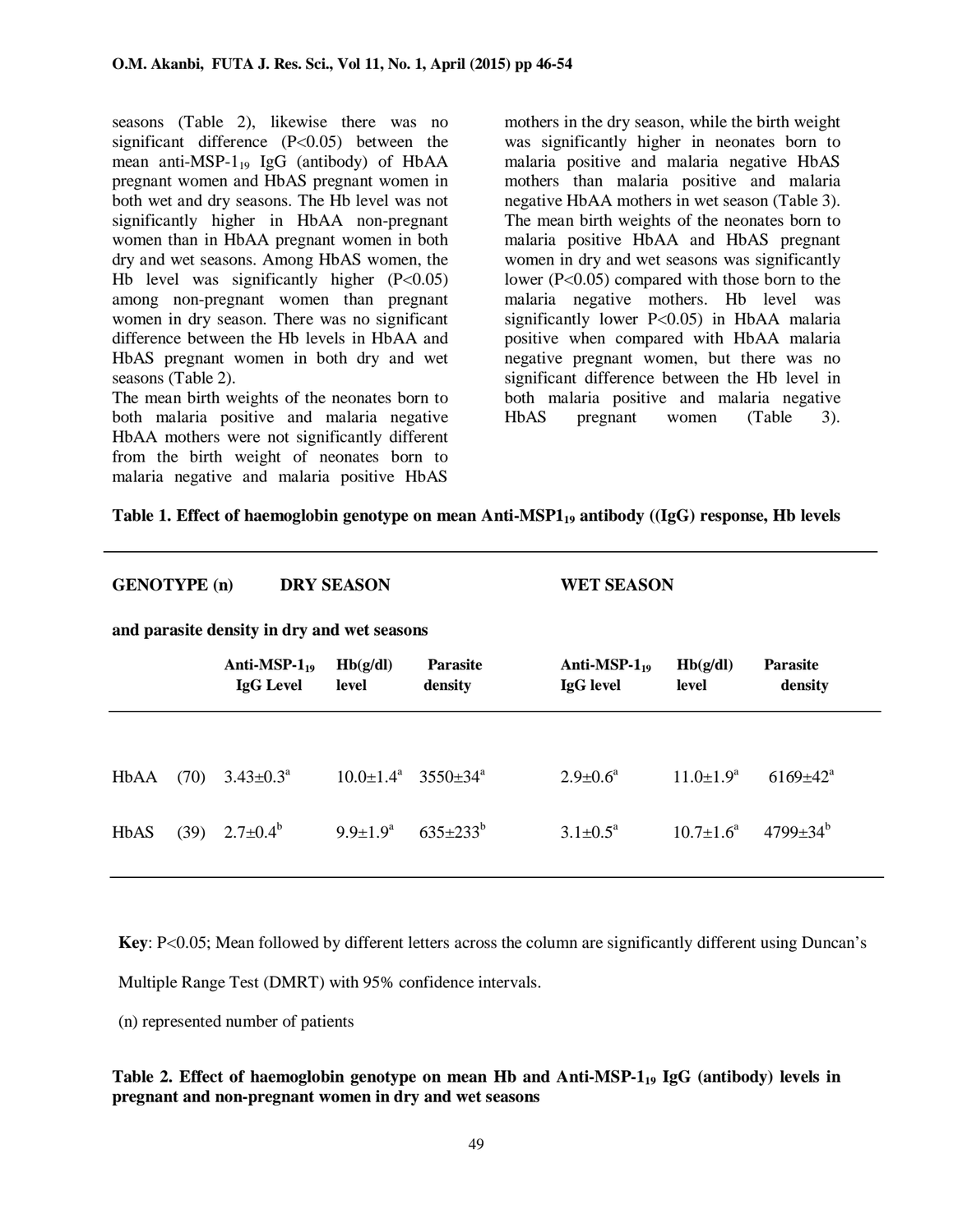|              |      | <b>DRY SEASON</b>      |                            | <b>WET SEASON</b> |                          |
|--------------|------|------------------------|----------------------------|-------------------|--------------------------|
| GENOTYPE (n) |      | Hb(g/dl)               | Anti-MSP- $1_{19}$         | Hb(g/dl)          | Anti-MSP- $1_{19}$       |
|              |      | Level                  | IgG level                  | level             | IgG level                |
|              |      |                        |                            |                   |                          |
| <b>HbAA</b>  |      |                        |                            |                   |                          |
| Pregnant     | (68) | $10.8 \pm 1.2^a$       | $2.7 \pm 0.6^{\mathrm{a}}$ | $10.3 \pm 1.6^a$  | $2.9 \pm 0.7^{\text{a}}$ |
| Non-pregnant | (62) | $13.1 \pm 1.0^a$       | $3.3 \pm 0.3^{\text{a}}$   | $12.6 \pm 1.0^a$  | $3.0 \pm 0.8^a$          |
| <b>HbAS</b>  |      |                        |                            |                   |                          |
|              |      |                        |                            |                   |                          |
| Pregnant     | (60) | $10.2 \pm 1.3^{\circ}$ | $2.7 \pm 0.5^{\text{a}}$   | $10.1 \pm 1.2^a$  | $2.9 \pm 0.6^a$          |
| Non-pregnant | (54) | $13.1 \pm 1.4^b$       | $3.2 \pm 0.4^a$            | $12.4 \pm 1.6^a$  | $3.2 \pm 0.5^a$          |
|              |      |                        |                            |                   |                          |

**Key**: P<0.05; Mean followed by different letters across the column are significantly different using Duncan's

Multiple Range Test (DMRT) with 95% confidence intervals.

(n) represented number of patients

**Table 3. Effect of haemoglobin genotype on haemoglobin and Anti-MSP119 antibody (IgG) levels in malaria positive and negative pregnant women and birth weight of the neonates in dry and wet seasons**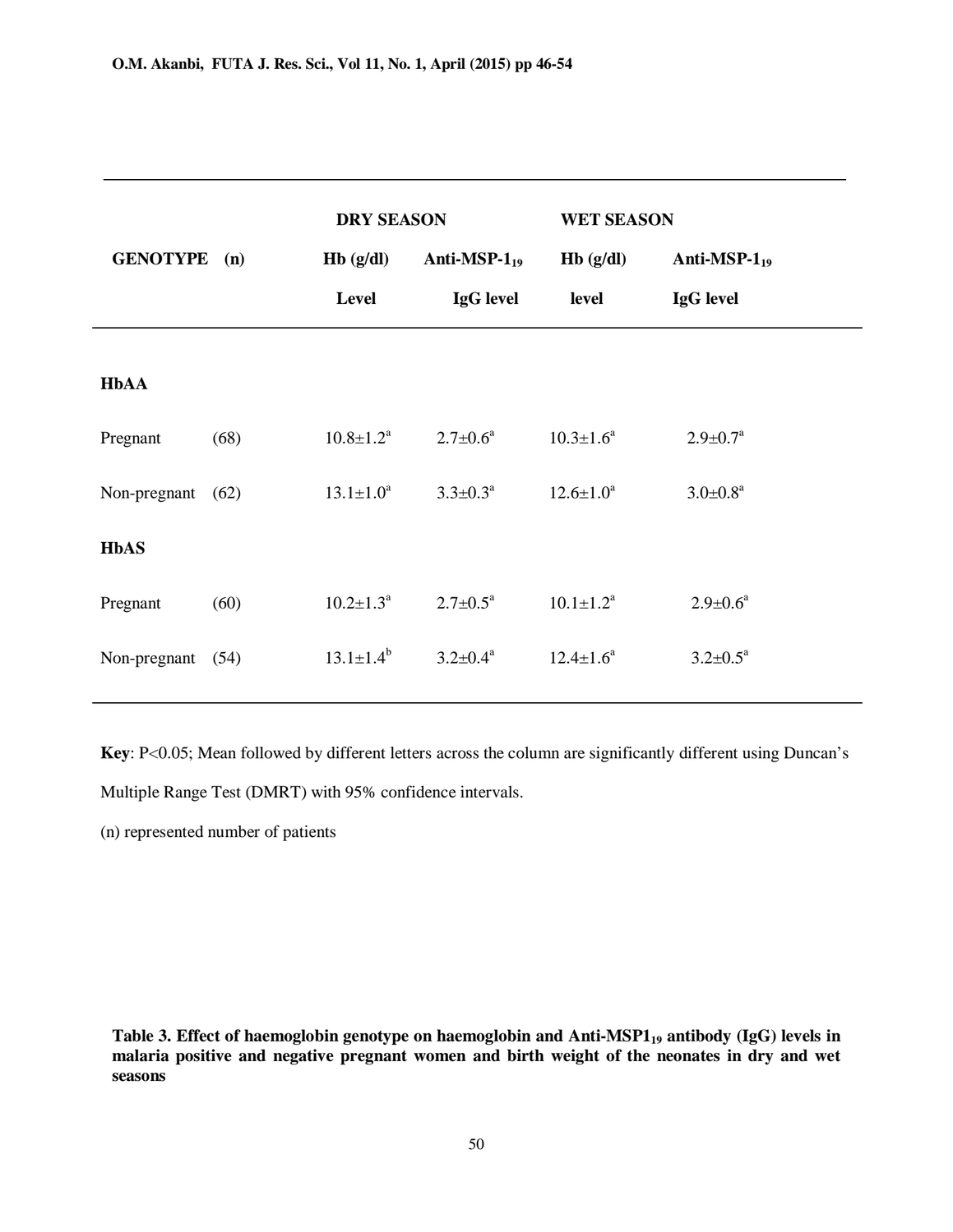|                                      |                        | <b>DRY SEASON</b>                |                            | <b>WET SEASON</b>           |                                  |                             |
|--------------------------------------|------------------------|----------------------------------|----------------------------|-----------------------------|----------------------------------|-----------------------------|
| <b>GENOTYPE(n) Hb</b>                | (g/dl)                 | Anti-MSP- $1_{19}$<br><b>IgG</b> | <b>Birth</b><br>weight     | Hb<br>(g/dl)                | Anti-MSP- $1_{19}$<br><b>IgG</b> | <b>Birth</b><br>weight      |
| <b>HbAA</b>                          |                        |                                  |                            |                             |                                  |                             |
| Positive $(43)$                      | $10.0 \pm 0.4^{\circ}$ | $3.5 \pm 0.1^{\circ}$            | $3.0 \pm 0.1$ <sup>a</sup> | $11.0 \pm 1.9^{\rm a}$      | $2.9 \pm 0.1^{\text{a}}$         | $2.0 \pm 0.1^b$             |
| <b>HbAS</b>                          |                        |                                  |                            |                             |                                  |                             |
| Positive (29) $9.9 \pm 0.8^b$        |                        | $3.4 \pm 0.4^{\rm a}$            | $3.0 \pm 0.1^a$            | $10.7 \pm 1.6^{\mathrm{a}}$ | $3.1 \pm 0.5^{\text{a}}$         | $2.8 \pm 0.2$ <sup>bc</sup> |
| <b>HbAA</b>                          |                        |                                  |                            |                             |                                  |                             |
| Negative (25) $11.2 \pm 0.3^{\circ}$ |                        | $2.9 \pm 0.2^b$                  | $3.4 \pm 0.1^a$            | $10.8 \pm 1.8^{\rm a}$      | $3.2 \pm 0.3^{\circ}$            | $3.3 \pm 0.2^{\text{a}}$    |
| <b>HbAS</b>                          |                        |                                  |                            |                             |                                  |                             |
| Negative (31) $10.7 \pm 1.8^{ab}$    |                        | $2.3 \pm 0.4^b$                  | $3.3 \pm 0.1^a$            | $11.1 \pm 1.9^a$            | $3.0 \pm 0.2^a$                  | $3.4 \pm 0.2^{\text{a}}$    |

**Key**: P<0.05; Mean followed by different letters across the column are significantly different using Duncan's

Multiple Range Test (DMRT) with 95% confidence intervals.

(n) represented number of patients

#### **DISCUSSION**

Haemoglobin genotype is known to influence the prevalence of malaria and malaria parasite density in malaria endemic areas. The protective role displayed by HbAS and HbAC against

malaria infection in Africa has been reported to be probably responsible for their high frequency in this region (Rihet *et al*., 2003). The significant increase in the parasite density in the wet season when compared with dry season in both HbAA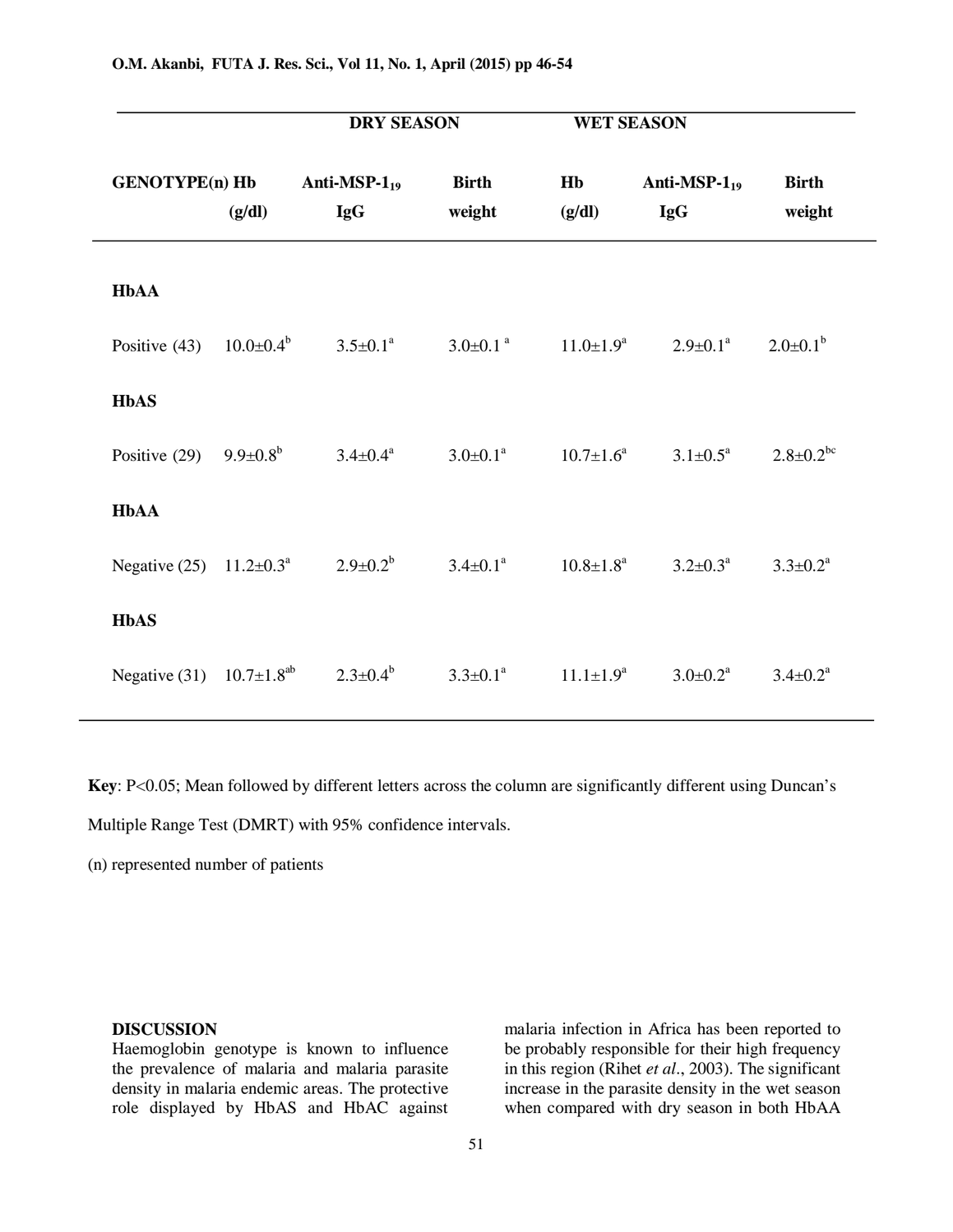and HbAS indicates that weather is one of the factors that influence the prevalence of malaria infection in the study area. Prevalence of malaria infection is usually higher in the wet season when compared with the dry season, as a result of the increase in the breeding sites for the vector (Uneke *et al*., 2007).

The effect of haemoglobin genotype on the prevalence of malaria cannot be over emphasized. Individuals with the genotype HbAA have been reported to be more susceptible to malaria infection than those with HbAS genotype (Verra *et al*., 2007). The significant difference in parasite density in HbAA women than in HbAS women indicated that HbAS individuals develop mild malaria attack compared with those with genotype HbAA. This protective role has been previously reported (Hill *et al*., 1991; Uneke *et al*., 2007). This shows that haemoglobin genotype influences parasite density, and women with HbAA genotype are at the risk of serious complications which may arise from malaria infection.

Despite the evidence of protection against malaria infection by HbAS, the mechanisms involved are yet to be understood. The increase in mean anti-MSP- $1_{19}$  IgG (antibody) levels in both pregnant and non-pregnant HbAA women than in both pregnant and non-pregnant HbAS women in dry season in this study indicated that the protection against malaria infection in HbAS was not conferred by anti-MSP-1 $_{19}$  IgG (antibody) response in this group; otherwise it would be expected that anti-MSP- $1_{19}$  IgG (antibody) will be higher in HbAS than in HbAA women. The level of anti-MSP- $1_{19}$  IgG (antibody) responses has been reported to be determined by the level of parasite density in the individual (Omosun *et al*., 2009). Though the parasite density was significantly higher in HbAA women than in HbAS women in the wet season, but the anti-MSP- $1_{19}$  antibody level was not significantly different. This shows that the rate of body immune response in HbAA and HbAS individuals in the wet season was not different. This could be because the parasite density was generally higher in the wet season compared with the dry season; therefore the immune response to malaria infection was generally higher in both HbAA and HbAS

women in the wet season compared with the dry season. This study shows that the low level of parasite density in women with HbAS in this study was not a function of the response of anti- $MSP-1_{19}$  IgG (antibody) to malaria infection but may be a function of the genetic manipulation. It has been reported that when malaria parasite infects individuals with HbAS, the infected erythrocytes are quickly moved into the sinusoid of the liver where they will be destroyed along with the malaria parasites and this will not give the parasite the ability to multiply (Flemin *et al*., 1984). The haemoglobin level was not signicantly different among malaria positive HbAA women and HbAS women in both seasons. This shows that haemoglobin genotype does not have influence on the haemoglobin level.

The role of haemoglobin genotype on the birth weight of the neonates revealed that the mean birth weight of neonates born to malaria positive HbAA women was lower than those born to malaria positive HbAS mother in the wet season. There was no difference in the mean birth weight of neonates born to both malaria positive HbAA and HbAS women in the dry season. The significant increase in the birth weight of the neonates born to malaria positive women with HbAS in the wet season could be as a result of the reduction in the level of parasite density among the women with HbAS compared with the high parasite density in women with HbAA. There was no evidence from this study that heamoglobin genotype could have influence on the birth weight of the neonates. The effect of parasite density on the birth weight of neonates has been previously reported by Akanbi *et al*. (2009) and this was reflected on the lower birth weight recorded for the neonates born to malaria positive HbAA and HbAS pregnant women compared to the birth weight of the neonates born to malaria negative HbAA and HbAS pregnant women in both seasons. This suggests that malaria infection in pregnancy could be the main factor that is responsible for the low birth weight in malaria positive HbAA and HbAS mother, and not the haemoglobin genotype. Though the birth weight of neonate born to both malaria positive and negative HbAA and HbAS women in this study were lower than the WHO standard (WHO, 1977), it was more pronounced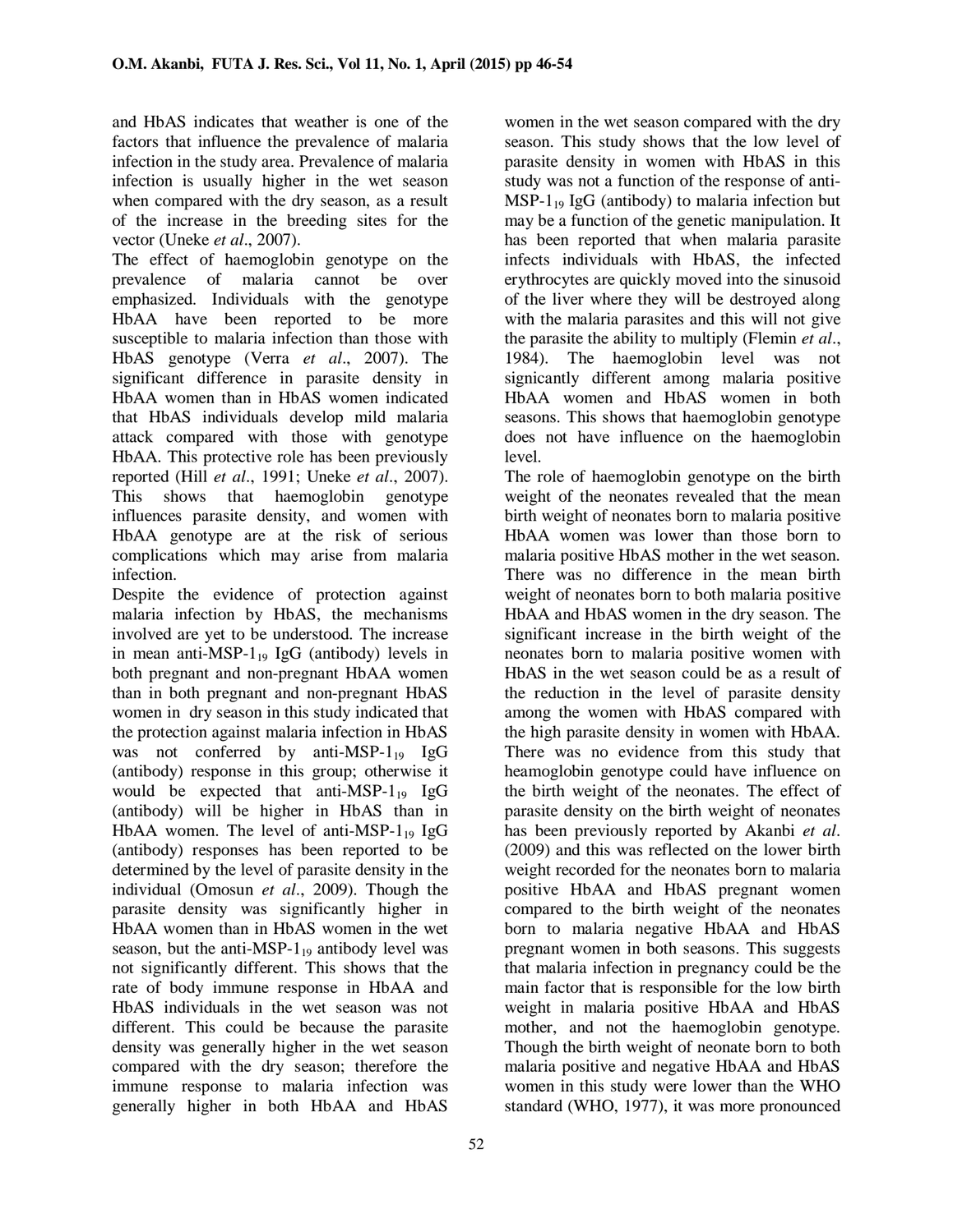in the neonate born to malaria positive pregnant women**.** 

### **CONCLUSION**

This study concluded that haemoglobin genotypes do not have influence on the anti- $MSP-1_{19}$  IgG (antibody) response, haemoglobin level and birth weight of the neonate. There is need for more study on the mechanisms involved in the reduction of the parasite density among HbAS individuals.

### **ACKNOWLEDGEMENTS**

I thank Professor O.G. Ademowo of the Institute of Advanced Medical Research and Training, College of Medicine, University of Ibadan, and Professor A.B. Odaibo of the Department of Zoology, University of Ibadan, Nigeria for their innumerable contributions to this study. I also appreciate the nurses at the Antenatal Clinic Unit of Ade-Oyo Maternity Hospital, Ibadan, and the pregnant and non-pregnant women who voluntarily participated in this study.

### **REFERENCES**

- **Akanbi, O.M., Omonkhua, A.A. and Cyril-Olutayo, M.C**. (2014). Effect of methanolic extract of tem bark of *Anogeissus leiocarpus* on liver function of mice infected with *Plasmodium berghei.* Journal of Herbs, Spices and Medicinal Plants*.*20: 350-358.
- **Akanbi, O.M., Odaibo, A.B. and Ademowo O.G.** (2010). Effect of Antimalarial drugs and Malaria Infection on Oxidative stress in pregnant women. African Journal of Reproductive Health.14: 209-212.
- **Akanbi. O.M., Omonkhua, A.A., Cyril-Olutayo, C.A. and Fasimoye, R.Y**. (2012). The antiplasmodial activity of *Anogeissus leiocarpus* and its effect on oxidative stress and lipid profile in mice infected with *Plasmodium bergheii*. Parasitology Research 110: 219-226.
- **Akanbi, O.M., Odaibo, A.B. and Ademowo, O.G**. (2009). Anti-MSP-1(19) antibody  $((IgG))$  and reactive oxygen species  $(ROS)$ response against malaria infection in pregnancy in south western Nigeria. Asian Pacific Journal of Tropical Medicine 2: 9-15.
- **Akanbi, O.M., Odaibo, A.B., Arinola, O.G. and Ademowo, O.G**. (2006). Effect of age and anti-MSP $1_{19}$  antibody (IgG) on prevalence

of malaria in pregnancy in south western Nigeria. Science Research Annals 2: 33-38.

- **Aucan, C., Traoré, Y., Tall, F., Nacro, B., Traoré-Leroux, T., Fumoux, F. and Rihet, P.** (2000). High immunoglobulin  $G2$  (( $IgG$ )2) and low (IgG)4 levels are associated with human resistance to *Plasmodium falciparum*  malaria. Infectious Immunology 68: 1252- 1258.
- **Brewster, D., McMichael, A.J. and Greenwood, B.M.** (1991). Common West African HLA antigens are associated with protection from severe malaria. Nature 352: 595–600.
- **Cabrera, G., Cot, M., Migot-Nabias, F., Kremsner, P.G., Deloron, P. and Luty, A.J.F.** (2005). The sickle cell trait is associated with enhanced immunoglobulin G antibody responses to *Plasmodium falciparum* variant surface antigens. Journal of Infectious Disease 191: 1631–1638.
- **Dacie, J.V. and Lewis, S.M**. (1994). Practical Haematology. VIII edn. Edinburgh: Churchill Livingstone. Investigation of abnormal haemoglobin and thalassaemia. 249-86.
- **Edith, C.B**,, **Alfred, B.T.**, **Alphonse, O. I.**, **Amidou, D.**, **Jean-Baptiste, Y.**, **Espérance, O.**, **Souleymane, S.**, **Amadou, T.K.**, **Issa, N.**, **Nora, L.W.**, **Megan, S.**, **Tina, J.T.D.** and **Sodiomon, B.S.** (2012). Haemoglobin variants and *Plasmodium falciparum* malaria in children under five years of age living in a high and seasonal malaria transmission area of Burkina Faso. Malaria Journal 11:154 doi:10.1186/1475-2875-11-154.
- **Flemin, A.F., Harrison, K.A., Briggs, N.D., Attai, E.D., Ghatoura, G.B.S., Akintunde, E.A. and Shan, N.** (1984). Anaemia in young primigravidae in the guinea savannah of Nigeria: Sickle cell trait gives partial protection. Annals of Tropical Medicines and Parasitolology 78: 395-404.
- **Hill, A.V., Allsopp, C.E., Kwiatkowski, D., Anstey, N.M., Twumasi, P., Rowe, P.A., Bennett, S., Idowu, O.A., Soniran, O.T., Ajana, O. and Aworinde, D.O**. (2010). Ethnobotanical survey of antimalarial plants used in Ogun state, Southwestern Nigeria. African Journal of Pharmacy and pharmacology 4: 55-60.